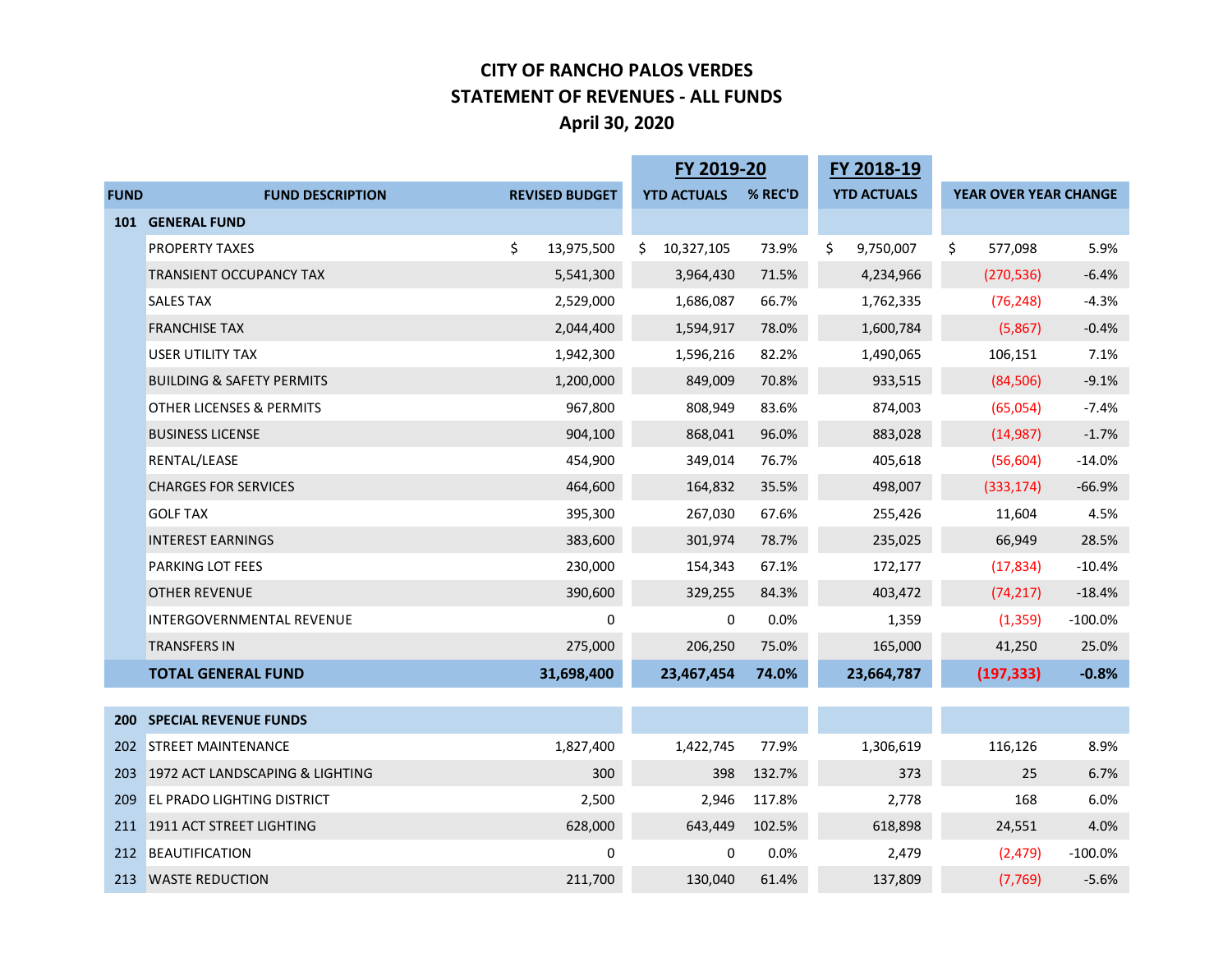#### **CITY OF RANCHO PALOS VERDES STATEMENT OF REVENUES - ALL FUNDS April 30, 2020**

|             |                                          | FY 2019-20            |                    | FY 2018-19 |                    |                       |           |
|-------------|------------------------------------------|-----------------------|--------------------|------------|--------------------|-----------------------|-----------|
| <b>FUND</b> | <b>FUND DESCRIPTION</b>                  | <b>REVISED BUDGET</b> | <b>YTD ACTUALS</b> | % REC'D    | <b>YTD ACTUALS</b> | YEAR OVER YEAR CHANGE |           |
| 214         | AIR QUALITY MANAGEMENT                   | 50,900                | 27,991             | 55.0%      | 27,550             | 441                   | 1.6%      |
| 215         | <b>PROPOSITION C</b>                     | 702,400               | 613,905            | 87.4%      | 614,992            | (1,088)               | $-0.2%$   |
| 216         | <b>PROPOSITION A</b>                     | 849,400               | 763,850            | 89.9%      | 756,020            | 7,830                 | 1.0%      |
| 217         | <b>PUBLIC SAFETY GRANTS</b>              | 131,000               | 157,703            | 120.4%     | 150,184            | 7,519                 | 5.0%      |
| 220         | <b>MEASURE R</b>                         | 545,400               | 465,498            | 85.3%      | 489,504            | (24,006)              | $-4.9%$   |
| 221         | <b>MEASURE M</b>                         | 592,100               | 509,271            | 86.0%      | 505,382            | 3,889                 | 0.8%      |
| 222         | <b>HABITAT RESTORATION</b>               | 12,400                | 12,334             | 99.5%      | 14,353             | (2,019)               | $-14.1%$  |
| 223         | <b>SUBREGION ONE MAINTENANCE</b>         | 43,100                | 36,946             | 85.7%      | 10,416             | 26,530                | 254.7%    |
| 224         | MEASURE A MAINTENANCE                    | 91,100                | 503                | 0.6%       | 87,799             | (87, 296)             | $-99.4%$  |
| 225         | ABALONE COVE SEWER DISTRICT              | 512,000               | 51,631             | 10.1%      | 48,232             | 3,399                 | 7.0%      |
| 227         | <b>GINSBERG CULTURAL ARTS BLDG.</b>      | 900                   | 0                  | 0.0%       | 1,032              | (1,032)               | $-100.0%$ |
| 228         | DONOR RESTRICTED CONTRIBUTIONS           | 9,500                 | 20,770             | 218.6%     | 48,034             | (27, 264)             | $-56.8%$  |
|             | <b>TOTAL SPECIAL REVENUE FUNDS</b>       | 6,210,100             | 4,859,979          | 78.3%      | 4,822,454          | 37,525                | 0.8%      |
|             |                                          |                       |                    |            |                    |                       |           |
| 300         | <b>CAPITAL PROJECTS FUNDS</b>            |                       |                    |            |                    |                       |           |
| 310         | COMMUNITY DEVELOPMENT BLOCK GRANT (CDBG) | 139,300               | 57,909             | 41.6%      | 10,232             | 47,677                | 466.0%    |
| 330         | <b>INFRASTRUCTURE IMPROVEMENTS</b>       | 4,262,400             | 2,712,301          | 63.6%      | 3,971,540          | (1, 259, 239)         | $-31.7%$  |
| 331         | <b>FEDERAL GRANTS</b>                    | 453,800               | 0                  | 0.0%       | 99,229             | (99, 229)             | $-100.0%$ |
| 332         | <b>STATE GRANTS</b>                      | 600,000               | 485,731            | 81.0%      | 0                  | 485,731               | 0.0%      |
| 334         | <b>QUIMBY PARK DEVELOPMENT</b>           | 22,000                | 18,895             | 85.9%      | 22,806             | (3, 911)              | $-17.1%$  |
| 336         | LOW-MODERATE INCOME HOUSING              | 44,700                | 2,548              | 5.7%       | 2,039              | 509                   | 25.0%     |
| 337         | <b>AFFORDABLE HOUSING PROJECTS</b>       | 6,200                 | 11,798             | 190.3%     | 11,011             | 788                   | 7.2%      |
| 338         | DEVELOP IMPACT MITIGATION (EET)          | 3,800                 | 21,964             | 578.0%     | 29,822             | (7, 858)              | $-26.4%$  |
| 340         | <b>BICYCLE &amp; PEDESTRIAN ACCESS</b>   | 34,500                | 0                  | 0.0%       | 1,114              | (1, 114)              | $-100.0%$ |
|             | <b>TOTAL CAPITAL PROJECTS FUNDS</b>      | 5,566,700             | 3,311,147          | 59.5%      | 4,147,792          | (836, 645)            | $-20.2%$  |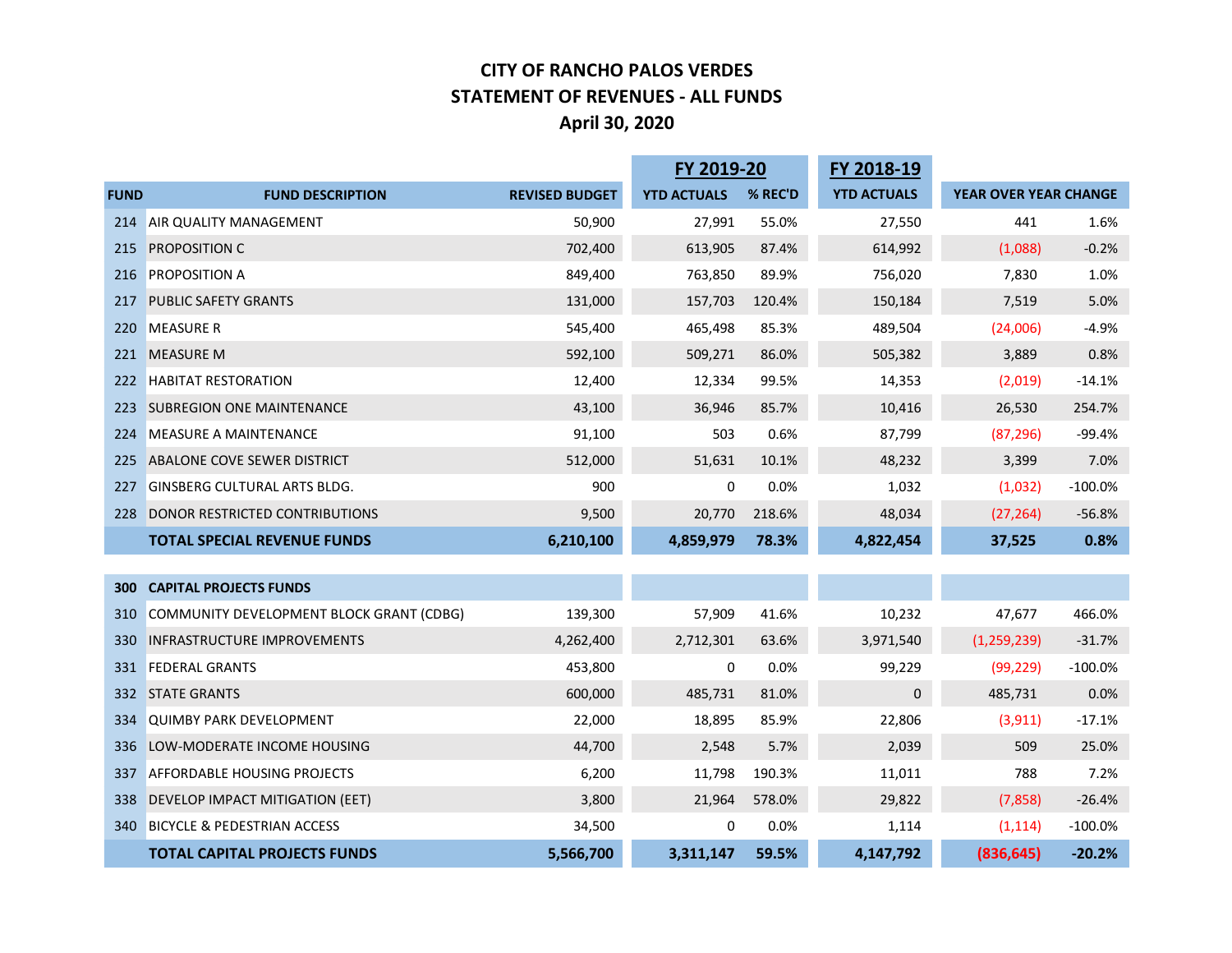#### **CITY OF RANCHO PALOS VERDES STATEMENT OF REVENUES - ALL FUNDS April 30, 2020**

|             |                                                    |                       | FY 2019-20         |         | FY 2018-19         |                              |           |
|-------------|----------------------------------------------------|-----------------------|--------------------|---------|--------------------|------------------------------|-----------|
| <b>FUND</b> | <b>FUND DESCRIPTION</b>                            | <b>REVISED BUDGET</b> | <b>YTD ACTUALS</b> | % REC'D | <b>YTD ACTUALS</b> | <b>YEAR OVER YEAR CHANGE</b> |           |
| 500         | <b>ENTERPRISE FUNDS</b>                            |                       |                    |         |                    |                              |           |
| 501         | WATER QUALITY FLOOD PROTECTION                     | $\Omega$              | $\mathbf 0$        | 0.0%    | 201,699            | (201, 699)                   | $-100.0%$ |
|             | <b>TOTAL ENTERPRISE FUNDS</b>                      | $\bf{0}$              | $\bf{0}$           | 0.0%    | 201,699            | (201, 699)                   | $-100.0%$ |
|             |                                                    |                       |                    |         |                    |                              |           |
| 600         | <b>INTERNAL SERVICE FUND</b>                       |                       |                    |         |                    |                              |           |
| 681         | <b>EQUIPMENT REPLACEMENT</b>                       | 111,100               | 101,269            | 91.2%   | 260,167            | (158, 898)                   | $-61.1%$  |
| 685         | <b>EMPLOYEE BENEFITS</b>                           | 0                     | $\mathbf 0$        | 0.0%    | $\pmb{0}$          | $\mathbf 0$                  | 0.0%      |
|             | <b>TOTAL INTERNAL SERVICE FUNDS</b>                | 111,100               | 101,269            | 91.2%   | 260,167            | (158, 898)                   | $-61.1%$  |
|             |                                                    |                       |                    |         |                    |                              |           |
|             | <b>REDEVELOPMENT AGENCY</b>                        |                       |                    |         |                    |                              |           |
| 701         | <b>REDEVELOPMENT OBLIGATION</b>                    | $\Omega$              | 4,257              | 0.0%    | 5,161              | (904)                        | $-17.5%$  |
|             | <b>TOTAL REDEVELOPMENT AGENCY</b>                  | $\bf{0}$              | 4,257              | 0.0%    | 5,161              | (904)                        | $-17.5%$  |
|             |                                                    |                       |                    |         |                    |                              |           |
|             | <b>IMPROVEMENT AUTHORITIES</b>                     |                       |                    |         |                    |                              |           |
| 285         | IA - PORTUGUESE BEND MAINTENANCE                   | 56,100                | 43,056             | 76.7%   | 17,642             | 25,414                       | 144.0%    |
| 795         | <b>IMPROVEMENT AUTHORITY - ABALONE COVE MAINT.</b> | 53,400                | 59,010             | 110.5%  | 39,966             | 19,043                       | 47.6%     |
|             | <b>TOTAL IMPROVEMENT AUTHORITIES</b>               | 109,500               | 102,066            | 93.2%   | 57,609             | 44,457                       | 77.2%     |
|             |                                                    |                       |                    |         |                    |                              |           |
|             | <b>TOTAL REVENUES</b>                              | 43,695,800            | \$31,846,171       | 72.9%   | \$33,159,669       | \$ (1,313,498)               | $-4.0%$   |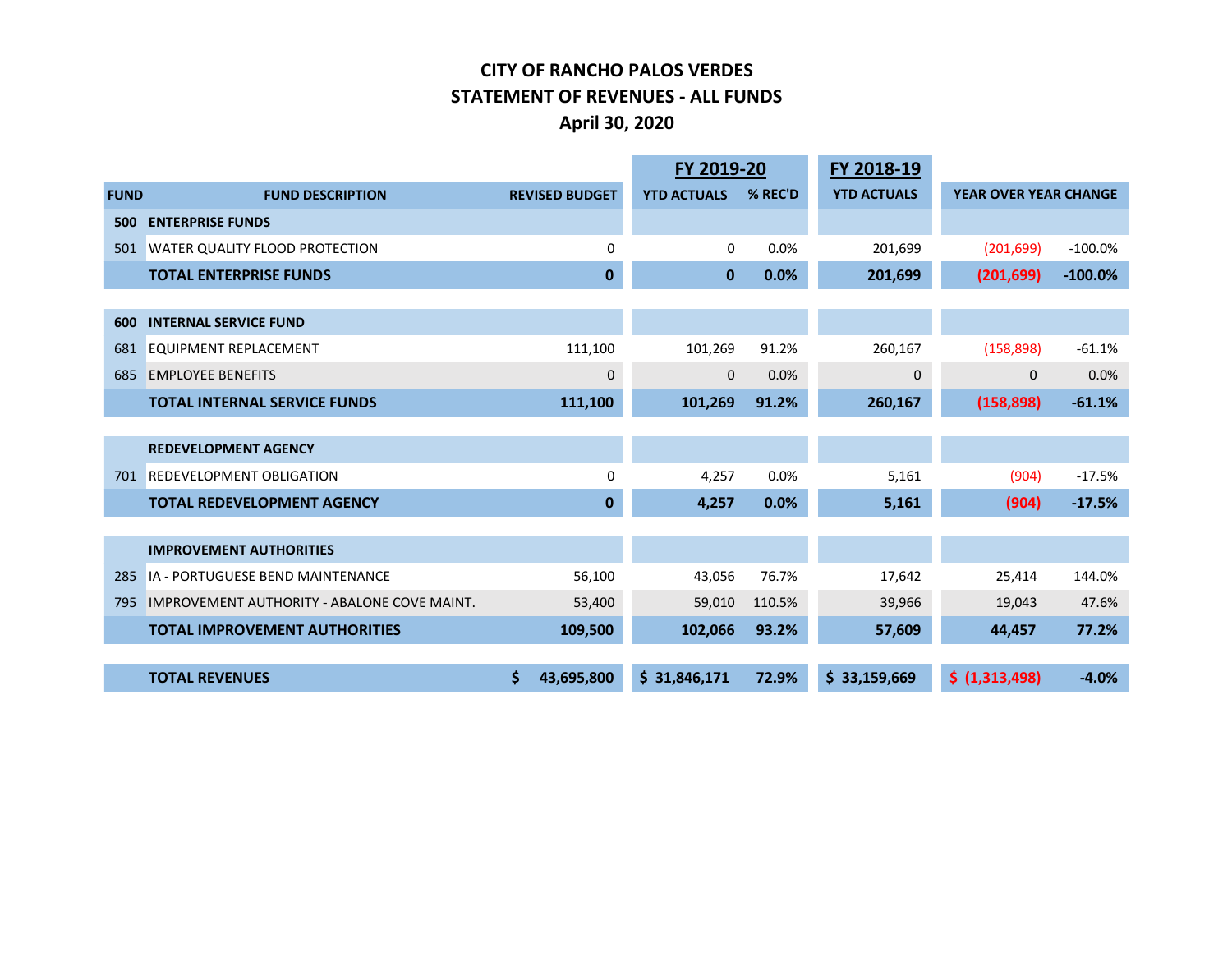|             |               |                   |                                         |                |                             |                 |                           |      | <b>AVAILABLE</b> |                |
|-------------|---------------|-------------------|-----------------------------------------|----------------|-----------------------------|-----------------|---------------------------|------|------------------|----------------|
| <b>FUND</b> | <b>OBJECT</b> | <b>ACCOUNT</b>    | <b>ACCOUNT DESCRIPTION</b>              | <b>TYPE</b>    | REVISED BUDGET YTD EXPENDED |                 | MTD EXPENDED ENCUMBRANCES |      | <b>BUDGET</b>    | % USED         |
| 101         | 3101          | 101-300-0000-3101 | <b>GOLF TAXES</b>                       | $\mathsf{R}$   | $-395,300$                  | $-267,030.01$   | 0.00                      | 0.00 | $-128,270$       | 67.60          |
| 101         | 3102          | 101-300-0000-3102 | <b>PROPERTY TAXES - SECURED</b>         | ${\sf R}$      | $-8,338,300$                | -7,367,622.30   | $-2,460,761.00$           | 0.00 | -970,678         | 88.40          |
| 101         | 3107          | 101-300-0000-3107 | PROPERTY TAXES - IN LIEU OF             | $\mathsf{R}$   | $-5,106,900$                | $-2,592,299.26$ | 0.00                      | 0.00 | $-2,514,601$     | 50.80          |
| 101         | 3108          | 101-300-0000-3108 | PROPERTY TAXES - RPTTF RDA              | $\mathsf{R}$   | $-50,300$                   | $-55,594.36$    | 0.00                      | 0.00 | 5,294            | 110.50         |
| 101         | 3110          | 101-300-0000-3110 | PROPERTY TRANSFER TAXES                 | $\mathsf{R}$   | -480,000                    | $-311,589.43$   | $-34,987.71$              | 0.00 | $-168,411$       | 64.90          |
| 101         | 3111          | 101-300-0000-3111 | <b>FRANCHISE TAXES</b>                  | ${\sf R}$      | $-2,044,400$                | $-1,594,917.34$ | -432,086.98               | 0.00 | $-449,483$       | 78.00          |
| 101         | 3112          | 101-300-0000-3112 | <b>SALES TAXES</b>                      | $\mathsf{R}$   | $-2,448,700$                | $-1,626,741.96$ | -135,868.88               | 0.00 | $-821,958$       | 66.40          |
| 101         | 3113          | 101-300-0000-3113 | <b>SALES TAXES PSAF</b>                 | $\mathsf{R}$   | $-80,300$                   | $-59,344.91$    | $-6,358.56$               | 0.00 | $-20,955$        | 73.90          |
| 101         | 3114          | 101-300-0000-3114 | UTILITY USERS TAXES - ELEC.             | $\mathsf R$    | $-982,200$                  | -754,394.52     | $-72,118.69$              | 0.00 | $-227,805$       | 76.80          |
| 101         | 3115          | 101-300-0000-3115 | UTILITY USERS TAXES - WATER             | ${\sf R}$      | $-747,500$                  | $-526,017.32$   | $-19,691.85$              | 0.00 | $-221,483$       | 70.40          |
| 101         | 3116          | 101-300-0000-3116 | UTILITY USERS TAXES - GAS               | $\mathsf R$    | $-212,600$                  | $-315,804.10$   | -44,807.09                | 0.00 | 103,204          | 148.50         |
| 101         | 3120          | 101-300-0000-3120 | TRANSIENT OCC. TAXES - MISC             | $\mathsf{R}$   | $-210,100$                  | $-140,546.56$   | $-5,920.07$               | 0.00 | $-69,553$        | 66.90          |
| 101         | 3121          | 101-300-0000-3121 | TRANSIENT OCC. TAXES-TERRANEA           | $\mathsf R$    | $-5,331,200$                | $-3,823,883.65$ | 0.00                      | 0.00 | $-1,507,316$     | 71.70          |
| 101         | 3202          | 101-300-0000-3202 | <b>BUILDING &amp; SAFETY PERMITS</b>    | ${\sf R}$      | $-1,200,000$                | $-849,009.36$   | $-44,824.02$              | 0.00 | $-350,991$       | 70.80          |
| 101         | 3203          | 101-300-0000-3203 | PLAN CHECK PERMITS                      | $\mathsf{R}$   | $-370,000$                  | $-273,974.63$   | $-10,725.23$              | 0.00 | $-96,025$        | 74.00          |
| 101         | 3205          | 101-300-0000-3205 | <b>FILM PERMITS</b>                     | ${\sf R}$      | $-2,200$                    | $-20,080.50$    | 0.00                      | 0.00 | 17,881           | 912.80         |
| 101         | 3206          | 101-300-0000-3206 | <b>ANIMAL LICENSES</b>                  | $\mathsf R$    | $-30,000$                   | $-17,477.00$    | 0.00                      | 0.00 | $-12,523$        | 58.30          |
| 101         | 3207          | 101-300-0000-3207 | <b>BUILDING &amp; SAFETY SMIP</b>       | $\overline{R}$ | $-1,100$                    | $-1,939.39$     | $-341.46$                 | 0.00 | 839              | 176.30         |
| 101         | 3208          | 101-300-0000-3208 | <b>BUILDING &amp; SAFETY ADMIN FEES</b> | $\mathsf{R}$   | $-1,500$                    | $-864.05$       | $-97.00$                  | 0.00 | $-636$           | 57.60          |
| 101         | 3209          | 101-300-0000-3209 | <b>GEOLOGY PERMITS</b>                  | $\mathsf{R}$   | $-120,000$                  | $-106,559.00$   | $-6,330.00$               | 0.00 | $-13,441$        | 88.80          |
| 101         | 3210          | 101-300-0000-3210 | <b>BUSINESS LICENSE TAXES</b>           | ${\sf R}$      | $-904,100$                  | $-868,040.92$   | $-18,887.82$              | 0.00 | $-36,059$        | 96.00          |
| 101         | 3212          | 101-300-0000-3212 | <b>BUSINESS LICENSE PENALTY</b>         | $\mathsf{R}$   | $\mathbf 0$                 | $-19,326.79$    | $-1,032.06$               | 0.00 | 19,327           | 100.00         |
| 101         | 3213          | 101-300-0000-3213 | PARKING PERMITS-OVERSIZED VEH.          | $\mathsf{R}$   | $-500$                      | $-380.00$       | 0.00                      | 0.00 | $-120$           | 76.00          |
| 101         | 3214          | 101-300-0000-3214 | <b>PARKING PERMIT DECALS</b>            | $\mathsf{R}$   | -900                        | $-497.50$       | $-2.50$                   | 0.00 | $-403$           | 55.30          |
| 101         | 3215          | 101-300-0000-3215 | PLANNING & ZONING PERMITS               | ${\sf R}$      | $-370,000$                  | $-283,702.08$   | $-4,804.00$               | 0.00 | $-86,298$        | 76.70          |
| 101         | 3217          | 101-300-0000-3217 | <b>VIEW RESTRORATION PERMITS</b>        | $\mathsf{R}$   | $\mathbf 0$                 | $-5,106.00$     | 0.00                      | 0.00 | 5,106            | 100.00         |
| 101         | 3218          | 101-300-0000-3218 | PLANNING MISC. PERMITS                  | $\mathsf{R}$   | $-3,000$                    | $-6,720.00$     | $-392.00$                 | 0.00 | 3,720            | 224.00         |
| 101         | 3219          | 101-300-0000-3219 | <b>ROW - MISC PERMITS</b>               | $\mathsf{R}$   | $-65,000$                   | $-88,904.69$    | $-8,800.00$               | 0.00 | 23,905           | 136.80         |
| 101         | 3220          | 101-300-0000-3220 | ROW - DUMPSTER PERMITS                  | $\mathsf R$    | $-3,600$                    | $-2,744.00$     | $-98.00$                  | 0.00 | $-856$           | 76.20          |
| 101         | 3501          | 101-300-0000-3501 | <b>TOW FEES</b>                         | $\mathsf{R}$   | $-8,000$                    | $-5,312.00$     | $-332.00$                 | 0.00 | $-2,688$         | 66.40          |
| 101         | 3502          | 101-300-0000-3502 | <b>FALSE ALARM</b>                      | $\mathsf{R}$   | $-1,000$                    | 450.00          | 0.00                      | 0.00 | $-1,450$         | $-45.00$       |
| 101         | 3503          | 101-300-0000-3503 | <b>TRAFFIC TICKETS</b>                  | $\mathsf{R}$   | $-88,000$                   | $-51,827.13$    | $-7,307.02$               | 0.00 | $-36,173$        | 58.90          |
| 101         | 3601          | 101-300-0000-3601 | <b>INTEREST EARNINGS</b>                | $\mathsf{R}$   | $-383,600$                  | $-301,974.07$   | $-27,600.03$              | 0.00 | $-81,626$        | 78.70          |
| 101         | 3602          | 101-300-0000-3602 | RENTAL/LEASES                           | $\mathsf{R}$   | $-182,900$                  | $-145,225.87$   | $-8,165.22$               | 0.00 | $-37,674$        | 79.40          |
| 101         | 3801          | 101-300-0000-3801 | ADMINISTRATIVE OVERHEAD                 | ${\sf R}$      | $-139,700$                  | $-77,081.72$    | 0.00                      | 0.00 | $-62,618$        | 55.20          |
| 101         | 3902          | 101-300-0000-3902 | <b>CASP FEES</b>                        | $\mathsf{R}$   | $-500$                      | $-5,019.40$     | $-3,075.40$               | 0.00 |                  | 4,519 1,003.90 |
| 101         | 3904          | 101-300-0000-3904 | RDA LOAN REPAYMENT                      | ${\sf R}$      | $-175,000$                  | 0.00            | 0.00                      | 0.00 | $-175,000$       | 0.00           |
| 101         | 3906          | 101-300-0000-3906 | SALES OF SIGNS/SERVICES                 | $\mathsf{R}$   | $-600$                      | 0.00            | 0.00                      | 0.00 | $-600$           | 0.00           |
| 101         | 3999          | 101-300-0000-3999 | MISCELLANEOUS REVENUE                   | ${\sf R}$      | $-289,000$                  | $-164,832.28$   | $-86,835.62$              | 0.00 | $-124,168$       | 57.00          |
| 101         | 9217          | 101-300-0000-9217 | <b>TRANSFER - PUBLIC SAFETY</b>         | $\mathsf R$    | $-175,000$                  | $-131,250.00$   | 0.00                      | 0.00 | $-43,750$        | 75.00          |
| 101         | 9224          | 101-300-0000-9224 | TRANSFER - MEASURE A MAINT              | ${\sf R}$      | $-100,000$                  | $-75,000.00$    | 0.00                      | 0.00 | $-25,000$        | 75.00          |
| 101         | 3999          | 101-300-1430-3999 | MISCELLANEOUS REVENUE                   | $\mathsf{R}$   | $-400$                      | $-1,360.00$     | 0.00                      | 0.00 | 960              | 340.00         |
| 101         | 3412          | 101-300-5120-3412 | PROGRAM/EVENT FEES                      | $\mathsf{R}$   | $\mathbf 0$                 | $-6,373.00$     | $-225.00$                 | 0.00 | 6,373            | 100.00         |
| 101         | 3602          | 101-300-5120-3602 | RENTAL/LEASES                           | $\mathsf{R}$   | $\Omega$                    | $-5,173.00$     | $-219.00$                 | 0.00 | 5,173            | 100.00         |
| 101         | 3602          | 101-300-5130-3602 | RENTAL/LEASES                           | $\mathsf{R}$   | $-40,000$                   | $-32,146.13$    | $-873.00$                 | 0.00 | $-7,854$         | 80.40          |
| 101         | 3602          | 101-300-5140-3602 | RENTAL/LEASES                           | $\mathsf{R}$   | $-7,000$                    | $-11,198.31$    | $-305.50$                 | 0.00 | 4,198            | 160.00         |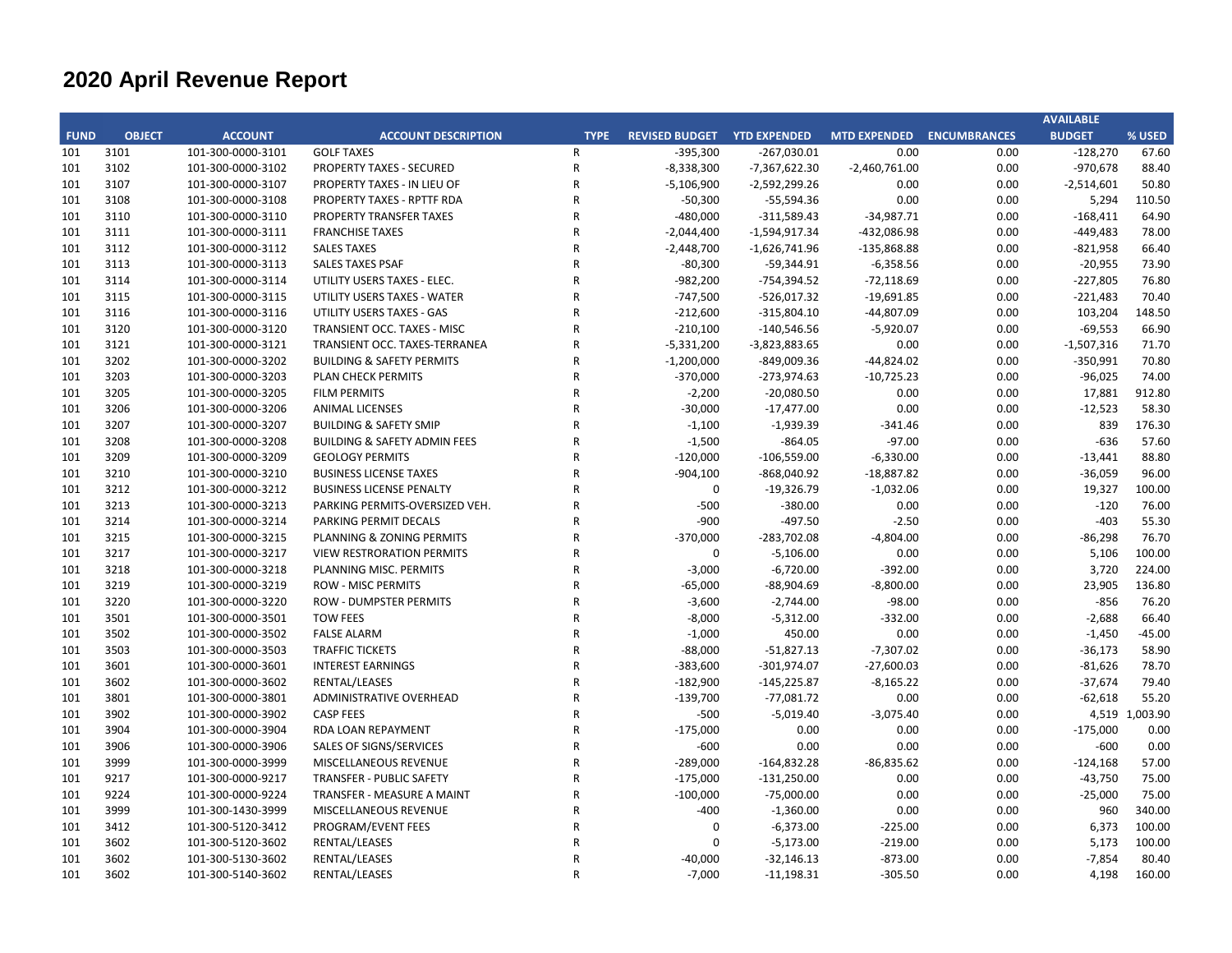|             |               |                   |                                   |                |                                    |               |                           |      | <b>AVAILABLE</b> |        |
|-------------|---------------|-------------------|-----------------------------------|----------------|------------------------------------|---------------|---------------------------|------|------------------|--------|
| <b>FUND</b> | <b>OBJECT</b> | <b>ACCOUNT</b>    | <b>ACCOUNT DESCRIPTION</b>        | <b>TYPE</b>    | <b>REVISED BUDGET YTD EXPENDED</b> |               | MTD EXPENDED ENCUMBRANCES |      | <b>BUDGET</b>    | % USED |
| 101         | 3602          | 101-300-5150-3602 | RENTAL/LEASES                     | $\mathsf{R}$   | $-20,000$                          | $-2,641.00$   | 28.00                     | 0.00 | $-17,359$        | 13.20  |
| 101         | 3411          | 101-300-5160-3411 | PARKING LOT FEES                  | ${\sf R}$      | $-230,000$                         | $-154,342.80$ | 0.00                      | 0.00 | $-75,657$        | 67.10  |
| 101         | 3412          | 101-300-5170-3412 | PROGRAM/EVENT FEES                | $\overline{R}$ | $-8,000$                           | 0.00          | 0.00                      | 0.00 | $-8,000$         | 0.00   |
| 101         | 3901          | 101-300-5170-3901 | <b>DONATIONS</b>                  | $\mathsf{R}$   | $-16,000$                          | $-100.00$     | 0.00                      | 0.00 | $-15,900$        | 0.60   |
| 101         | 3602          | 101-300-5180-3602 | RENTAL/LEASES                     | $\overline{R}$ | $-205,000$                         | $-152,630.00$ | 5,085.00                  | 0.00 | $-52,370$        | 74.50  |
| 101         | 3701          | 101-300-5180-3701 | PVIC SALES TAXABLE                | $\mathsf{R}$   | $-120,000$                         | $-92,494.46$  | 0.00                      | 0.00 | $-27,506$        | 77.10  |
| 101         | 3901          | 101-300-5180-3901 | <b>DONATIONS</b>                  | $\overline{R}$ | $\mathbf 0$                        | $-8,422.50$   | 0.00                      | 0.00 | 8,423            | 100.00 |
| 101         | 3412          | 101-300-5190-3412 | PROGRAM/EVENT FEES                | $\overline{R}$ | $-6,000$                           | $-2,772.00$   | 0.00                      | 0.00 | $-3,228$         | 46.20  |
| 101         | 3901          | 101-300-5190-3901 | <b>DONATIONS</b>                  | $\overline{R}$ | $-3,000$                           | $-942.00$     | 0.00                      | 0.00 | $-2,058$         | 31.40  |
| 101         | 3504          | 101-300-4140-3504 | <b>CODE ENFORCEMENT CITATIONS</b> | $\overline{R}$ | 0                                  | $-15,237.88$  | $-200.00$                 | 0.00 | 15,238           | 100.00 |
| 101         | 3412          | 101-300-5131-3412 | PROGRAM/EVENT FEES                | $\overline{R}$ | $\Omega$                           | $-43,436.50$  | $-159.50$                 | 0.00 | 43,437           | 100.00 |
| 202         | 3304          | 202-300-0000-3304 | STATE GRANTS - SECTION 2103       | $\overline{R}$ | $-364,400$                         | $-275,258.52$ | $-49,614.49$              | 0.00 | $-89,141$        | 75.50  |
| 202         | 3305          | 202-300-0000-3305 | STATE GRANTS - SECTION 2105       | $\overline{R}$ | $-237,700$                         | $-190,986.21$ | $-36,227.66$              | 0.00 | $-46,714$        | 80.30  |
| 202         | 3306          | 202-300-0000-3306 | STATE GRANTS - SECTION 2106       | $\mathsf{R}$   | $-145,100$                         | $-113,808.05$ | $-21,911.15$              | 0.00 | $-31,292$        | 78.40  |
| 202         | 3307          | 202-300-0000-3307 | STATE GRANTS - SECTION 2107       | $\mathsf{R}$   | $-312,100$                         | $-237,446.95$ | $-49,660.24$              | 0.00 | $-74,653$        | 76.10  |
| 202         | 3308          | 202-300-0000-3308 | STATE GRANTS - SECTION 2107.5     | $\overline{R}$ | $-6,000$                           | $-6,000.00$   | 0.00                      | 0.00 | 0                | 100.00 |
| 202         | 3309          | 202-300-0000-3309 | <b>STATE GAS TAX - SB1</b>        | R              | $-707,100$                         | $-533,961.31$ | $-73,370.54$              | 0.00 | $-173,139$       | 75.50  |
| 202         | 3601          | 202-300-0000-3601 | <b>INTEREST EARNINGS</b>          | $\overline{R}$ | $-6,800$                           | $-16,005.42$  | 0.00                      | 0.00 | 9,205            | 235.40 |
| 202         | 3999          | 202-300-0000-3999 | MISCELLANEOUS REVENUE             | $\overline{R}$ | $-48,200$                          | $-49,278.78$  | 0.00                      | 0.00 | 1,079            | 102.20 |
| 203         | 3601          | 203-300-0000-3601 | <b>INTEREST EARNINGS</b>          | $\overline{R}$ | $-300$                             | $-398.21$     | 0.00                      | 0.00 | 98               | 132.70 |
| 209         | 3102          | 209-300-0000-3102 | PROPERTY TAXES - SECURED          | $\overline{R}$ | $-2,300$                           | $-2,476.70$   | $-827.69$                 | 0.00 | 177              | 107.70 |
| 209         | 3601          | 209-300-0000-3601 | <b>INTEREST EARNINGS</b>          | $\overline{R}$ | $-200$                             | $-469.12$     | 0.00                      | 0.00 | 269              | 234.60 |
| 211         | 3102          | 211-300-0000-3102 | <b>PROPERTY TAXES - SECURED</b>   | $\mathsf{R}$   | $-606,800$                         | $-623,648.65$ | $-208,516.80$             | 0.00 | 16,849           | 102.80 |
| 211         | 3601          | 211-300-0000-3601 | <b>INTEREST EARNINGS</b>          | $\overline{R}$ | $-21,200$                          | $-19,800.33$  | 0.00                      | 0.00 | $-1,400$         | 93.40  |
| 213         | 3302          | 213-300-0000-3302 | <b>STATE GRANTS</b>               | $\mathsf{R}$   | $-22,100$                          | $-11,536.00$  | $-11,536.00$              | 0.00 | $-10,564$        | 52.20  |
| 213         | 3406          | 213-300-0000-3406 | <b>WASTE REDUCTION FEES</b>       | $\overline{R}$ | $-185,000$                         | $-112,515.26$ | $-11,627.75$              | 0.00 | $-72,485$        | 60.80  |
| 213         | 3601          | 213-300-0000-3601 | <b>INTEREST EARNINGS</b>          | $\overline{R}$ | $-4,600$                           | $-5,988.33$   | 0.00                      | 0.00 | 1,388            | 130.20 |
| 214         | 3303          | 214-300-0000-3303 | <b>LOCAL GRANTS</b>               | $\overline{R}$ | $-50,000$                          | $-26,555.17$  | 0.00                      | 0.00 | $-23,445$        | 53.10  |
| 214         | 3601          | 214-300-0000-3601 | <b>INTEREST EARNINGS</b>          | $\mathsf{R}$   | $-900$                             | $-1,435.56$   | 0.00                      | 0.00 | 536              | 159.50 |
| 215         | 3303          | 215-300-0000-3303 | <b>LOCAL GRANTS</b>               | $\overline{R}$ | $-696,200$                         | $-602,326.49$ | -48,029.89                | 0.00 | $-93,874$        | 86.50  |
| 215         | 3601          | 215-300-0000-3601 | <b>INTEREST EARNINGS</b>          | $\overline{R}$ | $-6,200$                           | $-11,578.33$  | 0.00                      | 0.00 | 5,378            | 186.70 |
| 216         | 3303          | 216-300-0000-3303 | <b>LOCAL GRANTS</b>               | $\overline{R}$ | $-839,400$                         | $-726,138.46$ | $-57,904.05$              | 0.00 | $-113,262$       | 86.50  |
| 216         | 3601          | 216-300-0000-3601 | <b>INTEREST EARNINGS</b>          | $\overline{R}$ | $-10,000$                          | $-37,711.63$  | 0.00                      | 0.00 | 27,712           | 377.10 |
| 217         | 3302          | 217-300-0000-3302 | <b>STATE GRANTS</b>               | $\mathsf{R}$   | $-130,000$                         | $-155,947.62$ | 0.00                      | 0.00 | 25,948           | 120.00 |
| 217         | 3601          | 217-300-0000-3601 | <b>INTEREST EARNINGS</b>          | $\overline{R}$ | $-1,000$                           | $-1,755.30$   | 0.00                      | 0.00 | 755              | 175.50 |
| 220         | 3303          | 220-300-0000-3303 | <b>LOCAL GRANTS</b>               | $\overline{R}$ | $-522,200$                         | $-451,206.45$ | $-35,750.99$              | 0.00 | $-70,994$        | 86.40  |
| 220         | 3601          | 220-300-0000-3601 | <b>INTEREST EARNINGS</b>          | $\overline{R}$ | $-23,200$                          | $-14,291.08$  | 0.00                      | 0.00 | $-8,909$         | 61.60  |
| 221         | 3303          | 221-300-0000-3303 | <b>LOCAL GRANTS</b>               | $\overline{R}$ | $-591,800$                         | -507,844.69   | $-40,525.02$              | 0.00 | $-83,955$        | 85.80  |
| 221         | 3601          | 221-300-0000-3601 | <b>INTEREST EARNINGS</b>          | $\overline{R}$ | $-300$                             | $-1,426.29$   | 0.00                      | 0.00 | 1,126            | 475.40 |
| 222         | 3601          | 222-300-0000-3601 | <b>INTEREST EARNINGS</b>          | $\overline{R}$ | $-12,400$                          | $-12,334.24$  | 0.00                      | 0.00 | -66              | 99.50  |
| 223         | 3601          | 223-300-0000-3601 | <b>INTEREST EARNINGS</b>          | $\overline{R}$ | $-8,100$                           | $-10,696.39$  | 0.00                      | 0.00 | 2,596            | 132.10 |
| 223         | 9101          | 223-300-0000-9101 | <b>TRANSFER - GENERAL FUND</b>    | $\overline{R}$ | $-35,000$                          | $-26,250.00$  | 0.00                      | 0.00 | $-8,750$         | 75.00  |
| 224         | 3303          | 224-300-0000-3303 | <b>LOCAL GRANTS</b>               | $\overline{R}$ | $-90,000$                          | 0.00          | 0.00                      | 0.00 | $-90,000$        | 0.00   |
| 224         | 3601          | 224-300-0000-3601 | <b>INTEREST EARNINGS</b>          | R              | $-1,100$                           | $-502.58$     | 0.00                      | 0.00 | $-597$           | 45.70  |
| 225         | 3102          | 225-300-0000-3102 | <b>PROPERTY TAXES - SECURED</b>   | $\overline{R}$ | $-55,100$                          | $-45,035.70$  | $-11,135.08$              | 0.00 | $-10,064$        | 81.70  |
| 225         | 3601          | 225-300-0000-3601 | <b>INTEREST EARNINGS</b>          | $\mathsf{R}$   | $-1,900$                           | $-6,595.09$   | 0.00                      | 0.00 | 4,695            | 347.10 |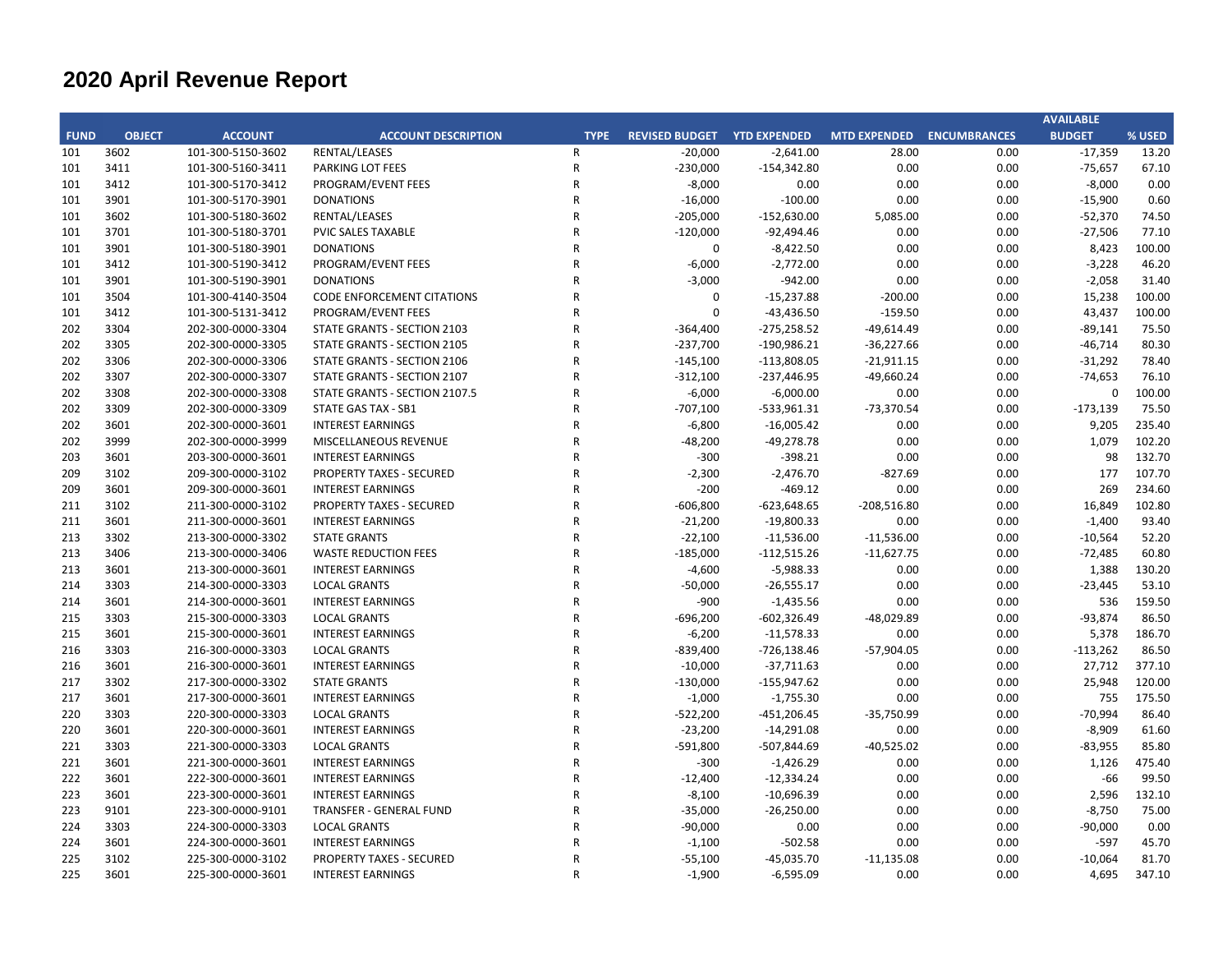|             |               |                   |                                      |                |                                    |                  |                     |                     | <b>AVAILABLE</b> |        |
|-------------|---------------|-------------------|--------------------------------------|----------------|------------------------------------|------------------|---------------------|---------------------|------------------|--------|
| <b>FUND</b> | <b>OBJECT</b> | <b>ACCOUNT</b>    | <b>ACCOUNT DESCRIPTION</b>           | <b>TYPE</b>    | <b>REVISED BUDGET YTD EXPENDED</b> |                  | <b>MTD EXPENDED</b> | <b>ENCUMBRANCES</b> | <b>BUDGET</b>    | % USED |
| 225         | 9330          | 225-300-0000-9330 | <b>TRANSFER - INFRASTRUCTURE</b>     | $\mathsf{R}$   | $-455,000$                         | 0.00             | 341,250.00          | 0.00                | $-455,000$       | 0.00   |
| 227         | 3601          | 227-300-0000-3601 | <b>INTEREST EARNINGS</b>             | R              | $-900$                             | 0.00             | 0.00                | 0.00                | $-900$           | 0.00   |
| 228         | 3901          | 228-300-5411-3901 | <b>DONATIONS</b>                     | R              | $\Omega$                           | $-7,500.00$      | 0.00                | 0.00                | 7,500            | 100.00 |
| 228         | 3901          | 228-300-5414-3901 | <b>DONATIONS</b>                     | R              | 0                                  | $-2,000.00$      | 0.00                | 0.00                | 2,000            | 100.00 |
| 228         | 3901          | 228-300-5415-3901 | <b>DONATIONS</b>                     | R              | $\mathbf 0$                        | $-400.00$        | 0.00                | 0.00                | 400              | 100.00 |
| 228         | 3601          | 228-300-0000-3601 | <b>INTEREST EARNINGS</b>             | R              | $-9,500$                           | $-10,869.69$     | 0.00                | 0.00                | 1,370            | 114.40 |
| 285         | 3601          | 285-300-0000-3601 | <b>INTEREST EARNINGS</b>             | R              | $-1,100$                           | $-1,805.78$      | 0.00                | 0.00                | 706              | 164.20 |
| 285         | 9101          | 285-300-0000-9101 | <b>TRANSFER - GENERAL FUND</b>       | R              | $-55,000$                          | $-41,250.00$     | 0.00                | 0.00                | $-13,750$        | 75.00  |
| 310         | 3301          | 310-300-0000-3301 | <b>FEDERAL GRANTS</b>                | R              | $-139,300$                         | $-57,909.47$     | $-4,131.00$         | 0.00                | $-81,391$        | 41.60  |
| 330         | 3601          | 330-300-0000-3601 | <b>INTEREST EARNINGS</b>             | $\overline{R}$ | $-285,500$                         | $-379,625.91$    | 0.00                | 0.00                | 94,126           | 133.00 |
| 330         | 9101          | 330-300-0000-9101 | <b>TRANSFER - GENERAL FUND</b>       | R              | $-3,976,900$                       | $-2,332,675.00$  | 0.00                | 0.00                | $-1,644,225$     | 58.70  |
| 331         | 3301          | 331-300-0000-3301 | <b>FEDERAL GRANTS</b>                | R              | $-452,800$                         | 0.00             | 0.00                | 0.00                | $-452,800$       | 0.00   |
| 331         | 3601          | 331-300-0000-3601 | <b>INTEREST EARNINGS</b>             | R              | $-1,000$                           | 0.00             | 0.00                | 0.00                | $-1,000$         | 0.00   |
| 332         | 3302          | 332-300-0000-3302 | <b>STATE GRANTS</b>                  | R              | $-600,000$                         | $-450,161.65$    | 0.00                | 0.00                | $-149,838$       | 75.00  |
| 332         | 3302          | 332-300-8830-3302 | <b>STATE GRANTS</b>                  | R              | 0                                  | $-35,569.50$     | 0.00                | 0.00                | 35,570           | 100.00 |
| 334         | 3601          | 334-300-0000-3601 | <b>INTEREST EARNINGS</b>             | R              | $-22,000$                          | $-18,895.18$     | 0.00                | 0.00                | $-3,105$         | 85.90  |
| 336         | 3601          | 336-300-0000-3601 | <b>INTEREST EARNINGS</b>             | R              | $-1,500$                           | $-2,547.74$      | 0.00                | 0.00                | 1,048            | 169.80 |
| 336         | 3904          | 336-300-0000-3904 | <b>RDA LOAN REPAYMENT</b>            | R              | $-43,200$                          | 0.00             | 0.00                | 0.00                | $-43,200$        | 0.00   |
| 337         | 3601          | 337-300-0000-3601 | <b>INTEREST EARNINGS</b>             | R              | $-6,200$                           | $-11,798.37$     | 0.00                | 0.00                | 5,598            | 190.30 |
| 338         | 3601          | 338-300-0000-3601 | <b>INTEREST EARNINGS</b>             | $\mathsf{R}$   | $-3,800$                           | $-6,356.02$      | 0.00                | 0.00                | 2,556            | 167.30 |
| 338         | 3907          | 338-300-0000-3907 | <b>DEVELOPER FEES</b>                | R              | 0                                  | $-15,608.00$     | 0.00                | 0.00                | 15,608           | 100.00 |
| 340         | 3303          | 340-300-0000-3303 | <b>LOCAL GRANTS</b>                  | R              | $-34,500$                          | 0.00             | 0.00                | 0.00                | $-34,500$        | 0.00   |
| 681         | 3601          | 681-300-0000-3601 | <b>INTEREST EARNINGS</b>             | R              | $-26,300$                          | $-37,369.02$     | 0.00                | 0.00                | 11,069           | 142.10 |
| 681         | 3803          | 681-300-0000-3803 | <b>EQUIPMENT REPLACEMENT CHARGES</b> | R              | $-84,800$                          | $-63,450.00$     | 0.00                | 0.00                | $-21,350$        | 74.80  |
| 681         | 3999          | 681-300-0000-3999 | MISCELLANEOUS REVENUE                | R              | 0                                  | $-450.00$        | 0.00                | 0.00                | 450              | 100.00 |
| 701         | 3601          | 701-300-0000-3601 | <b>INTEREST EARNINGS</b>             | R              | $\mathbf 0$                        | $-2,708.93$      | 0.00                | 0.00                | 2,709            | 100.00 |
| 701         | 3999          | 701-300-0000-3999 | MISCELLANEOUS REVENUE                | R              | 0                                  | $-1,548.36$      | 0.00                | 0.00                | 1,548            | 100.00 |
| 795         | 3601          | 795-300-0000-3601 | <b>INTEREST EARNINGS</b>             | R              | $-3,400$                           | $-21,509.73$     | 0.00                | 0.00                | 18,110           | 632.60 |
| 795         | 9101          | 795-300-0000-9101 | <b>TRANSFER - GENERAL FUND</b>       | R              | $-50,000$                          | $-37,500.00$     | 0.00                | 0.00                | $-12,500$        | 75.00  |
|             |               |                   | Revenue Total                        |                | $-43,695,800$                      | $-31,846,170.94$ | $-3,758,637.56$     | 0.00                | $-11,849,629$    | 72.90  |
|             |               |                   | <b>Expense Total</b>                 |                | $\mathbf 0$                        | 0.00             | 0.00                | 0.00                | $\Omega$         | 0.00   |
|             |               |                   | <b>Grand Total</b>                   |                | $-43,695,800$                      | $-31,846,170.94$ | $-3,758,637.56$     | 0.00                | $-11,849,629$    | 72.90  |
|             |               |                   |                                      |                |                                    |                  |                     |                     |                  |        |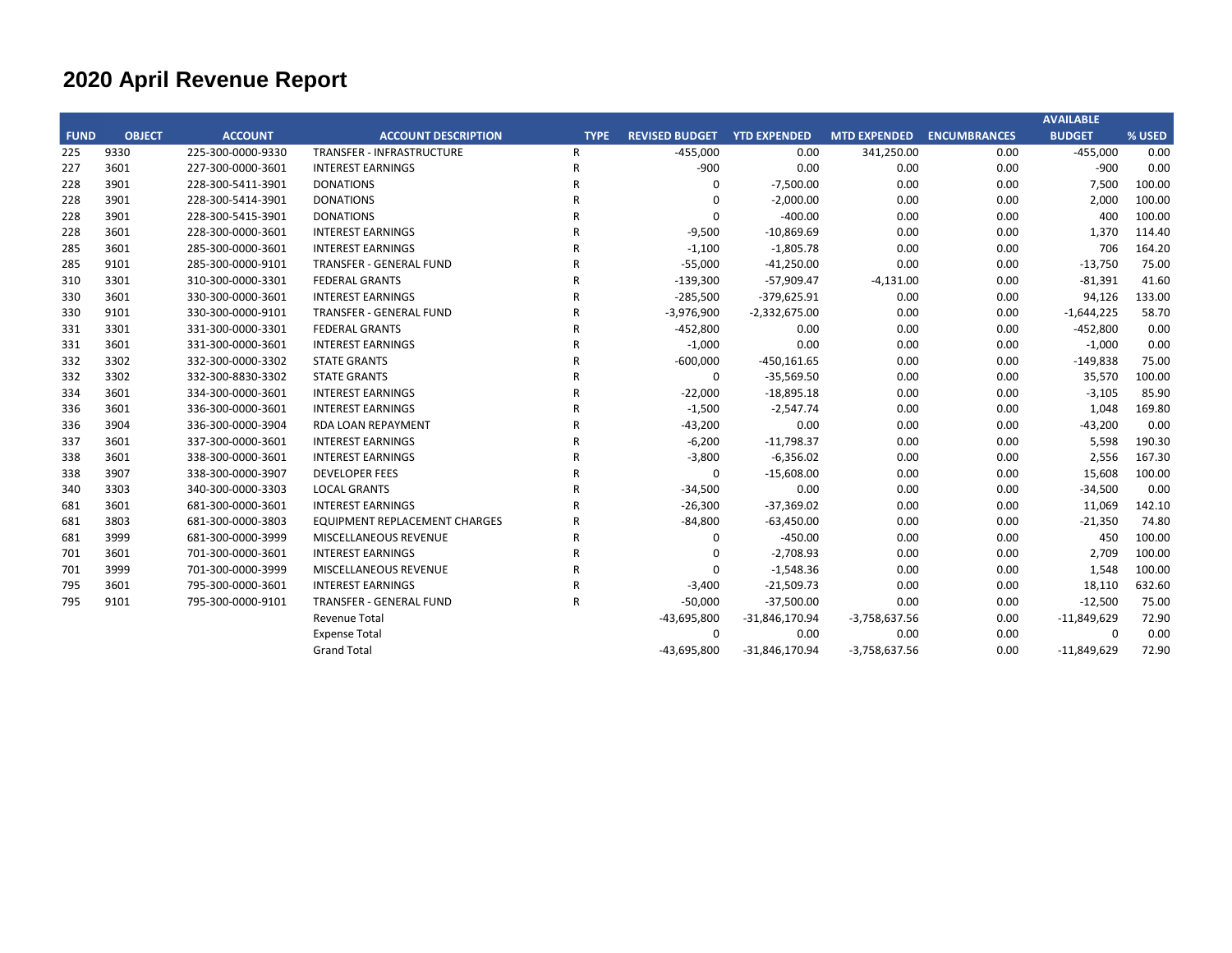|             |               |                   |                                         |              |                                                       |                 |                 |      | <b>AVAILABLE</b> |          |
|-------------|---------------|-------------------|-----------------------------------------|--------------|-------------------------------------------------------|-----------------|-----------------|------|------------------|----------|
| <b>FUND</b> | <b>OBJECT</b> | <b>ACCOUNT</b>    | <b>ACCOUNT DESCRIPTION</b>              | <b>TYPE</b>  | REVISED BUDGET YTD EXPENDED MTD EXPENDED ENCUMBRANCES |                 |                 |      | <b>BUDGET</b>    | % USED   |
| 101         | 3101          | 101-300-0000-3101 | <b>GOLF TAXES</b>                       | R            | $-386,300$                                            | $-255,426.11$   | $-5,871.41$     | 0.00 | $-130,874$       | 66.10    |
| 101         | 3102          | 101-300-0000-3102 | PROPERTY TAXES - SECURED                | ${\sf R}$    | $-8,060,800$                                          | $-7,017,913.55$ | $-2,317,959.12$ | 0.00 | $-1,042,886$     | 87.10    |
| 101         | 3107          | 101-300-0000-3107 | PROPERTY TAXES - IN LIEU OF             | R            | $-4,862,800$                                          | $-2,470,347.36$ | 0.00            | 0.00 | $-2,392,453$     | 50.80    |
| 101         | 3108          | 101-300-0000-3108 | <b>PROPERTY TAXES - RPTTF RDA</b>       | R            | $-35,100$                                             | $-50,255.45$    | 0.00            | 0.00 | 15,155           | 143.20   |
| 101         | 3110          | 101-300-0000-3110 | PROPERTY TRANSFER TAXES                 | R            | $-480,300$                                            | $-211,490.68$   | $-15,377.62$    | 0.00 | $-268,809$       | 44.00    |
| 101         | 3111          | 101-300-0000-3111 | <b>FRANCHISE TAXES</b>                  | $\mathsf{R}$ | $-2,024,900$                                          | $-1,600,784.26$ | $-431,837.31$   | 0.00 | $-424,116$       | 79.10    |
| 101         | 3112          | 101-300-0000-3112 | <b>SALES TAXES</b>                      | R            | $-2,480,000$                                          | $-1,704,661.65$ | $-192,933.09$   | 0.00 | $-775,338$       | 68.70    |
| 101         | 3113          | 101-300-0000-3113 | <b>SALES TAXES PSAF</b>                 | $\mathsf{R}$ | $-81,300$                                             | $-57,672.86$    | $-6,545.32$     | 0.00 | $-23,627$        | 70.90    |
| 101         | 3114          | 101-300-0000-3114 | UTILITY USERS TAXES - ELEC.             | R            | $-971,800$                                            | $-692,340.71$   | $-81,420.58$    | 0.00 | $-279,459$       | 71.20    |
| 101         | 3115          | 101-300-0000-3115 | UTILITY USERS TAXES - WATER             | R            | -739,500                                              | $-531,410.40$   | $-36,054.47$    | 0.00 | $-208,090$       | 71.90    |
| 101         | 3116          | 101-300-0000-3116 | UTILITY USERS TAXES - GAS               | R            | $-210,300$                                            | $-266,314.33$   | $-54,668.86$    | 0.00 | 56,014           | 126.60   |
| 101         | 3120          | 101-300-0000-3120 | TRANSIENT OCC. TAXES - MISC             | R            | $-210,100$                                            | $-193,820.20$   | $-21,165.37$    | 0.00 | $-16,280$        | 92.30    |
| 101         | 3121          | 101-300-0000-3121 | TRANSIENT OCC. TAXES-TERRANEA           | R            | $-5,613,000$                                          | $-4,041,146.10$ | 0.00            | 0.00 | $-1,571,854$     | 72.00    |
| 101         | 3202          | 101-300-0000-3202 | <b>BUILDING &amp; SAFETY PERMITS</b>    | R            | $-1,200,000$                                          | $-933,515.17$   | $-87,874.25$    | 0.00 | $-266,485$       | 77.80    |
| 101         | 3203          | 101-300-0000-3203 | PLAN CHECK PERMITS                      | R            | $-320,000$                                            | $-338,471.23$   | $-37,949.44$    | 0.00 | 18,471           | 105.80   |
| 101         | 3205          | 101-300-0000-3205 | <b>FILM PERMITS</b>                     | R            | $-50,000$                                             | $-2,636.00$     | $-1,520.00$     | 0.00 | $-47,364$        | 5.30     |
| 101         | 3206          | 101-300-0000-3206 | <b>ANIMAL LICENSES</b>                  | R            | $-40,000$                                             | $-22,595.50$    | $-2,249.00$     | 0.00 | $-17,405$        | 56.50    |
| 101         | 3207          | 101-300-0000-3207 | <b>BUILDING &amp; SAFETY SMIP</b>       | R            | $-2,000$                                              | $-1,936.74$     | $-355.01$       | 0.00 | -63              | 96.80    |
| 101         | 3208          | 101-300-0000-3208 | <b>BUILDING &amp; SAFETY ADMIN FEES</b> | R            | $-500$                                                | 356.00          | 225.40          | 0.00 | $-856$           | $-71.20$ |
| 101         | 3209          | 101-300-0000-3209 | <b>GEOLOGY PERMITS</b>                  | R            | $-150,000$                                            | $-100,316.50$   | $-7,925.00$     | 0.00 | $-49,684$        | 66.90    |
| 101         | 3210          | 101-300-0000-3210 | <b>BUSINESS LICENSE TAXES</b>           | $\mathsf{R}$ | $-904,100$                                            | $-883,028.26$   | $-35,541.02$    | 0.00 | $-21,072$        | 97.70    |
| 101         | 3212          | 101-300-0000-3212 | <b>BUSINESS LICENSE PENALTY</b>         | $\mathsf{R}$ | $\mathbf 0$                                           | $-8,878.90$     | $-585.93$       | 0.00 | 8,879            | 100.00   |
| 101         | 3213          | 101-300-0000-3213 | PARKING PERMITS-OVERSIZED VEH.          | R            | $-500$                                                | $-440.00$       | $-50.00$        | 0.00 | $-60$            | 88.00    |
| 101         | 3214          | 101-300-0000-3214 | PARKING PERMIT DECALS                   | R            | $-800$                                                | $-887.00$       | $-64.50$        | 0.00 | 87               | 110.90   |
| 101         | 3215          | 101-300-0000-3215 | PLANNING & ZONING PERMITS               | R            | $-390,000$                                            | $-338,016.49$   | $-45,944.59$    | 0.00 | $-51,984$        | 86.70    |
| 101         | 3216          | 101-300-0000-3216 | PLANNING INVESTIGATION FEES             | R            | $-10,000$                                             | 0.00            | 0.00            | 0.00 | $-10,000$        | 0.00     |
| 101         | 3217          | 101-300-0000-3217 | <b>VIEW RESTRORATION PERMITS</b>        | R            | $-10,000$                                             | $-5,106.00$     | $-5,106.00$     | 0.00 | $-4,894$         | 51.10    |
| 101         | 3218          | 101-300-0000-3218 | PLANNING MISC. PERMITS                  | R            | $-15,000$                                             | $-6,225.00$     | $-800.00$       | 0.00 | $-8,775$         | 41.50    |
| 101         | 3219          | 101-300-0000-3219 | <b>ROW - MISC PERMITS</b>               | R            | $-100,000$                                            | $-54,690.21$    | $-5,972.00$     | 0.00 | $-45,310$        | 54.70    |
| 101         | 3220          | 101-300-0000-3220 | <b>ROW - DUMPSTER PERMITS</b>           | R            | $-1,500$                                              | $-3,038.00$     | $-196.00$       | 0.00 | 1,538            | 202.50   |
| 101         | 3302          | 101-300-0000-3302 | <b>STATE GRANTS</b>                     | R            | 0                                                     | $-1,358.59$     | 0.00            | 0.00 | 1,359            | 100.00   |
| 101         | 3501          | 101-300-0000-3501 | <b>TOW FEES</b>                         | R            | $-8,000$                                              | $-4,316.00$     | 0.00            | 0.00 | $-3,684$         | 54.00    |
| 101         | 3502          | 101-300-0000-3502 | <b>FALSE ALARM</b>                      | R            | $-1,000$                                              | 0.00            | 0.00            | 0.00 | $-1,000$         | 0.00     |
| 101         | 3503          | 101-300-0000-3503 | <b>TRAFFIC TICKETS</b>                  | $\mathsf{R}$ | $-88,000$                                             | $-55,878.77$    | $-3,350.68$     | 0.00 | $-32,121$        | 63.50    |
| 101         | 3601          | 101-300-0000-3601 | <b>INTEREST EARNINGS</b>                | R            | $-155,500$                                            | $-235,024.90$   | 0.00            | 0.00 | 79,525           | 151.10   |
| 101         | 3602          | 101-300-0000-3602 | RENTAL/LEASES                           | $\mathsf{R}$ | $-182,900$                                            | $-148,990.06$   | $-6,956.68$     | 0.00 | $-33,910$        | 81.50    |
| 101         | 3801          | 101-300-0000-3801 | ADMINISTRATIVE OVERHEAD                 | R            | $-89,700$                                             | $-117,275.00$   | 0.00            | 0.00 | 27,575           | 130.70   |
| 101         | 3902          | 101-300-0000-3902 | <b>CASP FEES</b>                        | R            | $-500$                                                | $-6,383.70$     | $-3,993.30$     | 0.00 | 5,884            | 1,276.70 |
| 101         | 3904          | 101-300-0000-3904 | RDA LOAN REPAYMENT                      | R            | $-215,900$                                            | $-174,922.00$   | 0.00            | 0.00 | $-40,978$        | 81.00    |
| 101         | 3906          | 101-300-0000-3906 | SALES OF SIGNS/SERVICES                 | R            | $-700$                                                | 0.00            | 0.00            | 0.00 | $-700$           | 0.00     |
| 101         | 3999          | 101-300-0000-3999 | MISCELLANEOUS REVENUE                   | R            | $-200,000$                                            | $-323,084.70$   | $-1,911.84$     | 0.00 | 123,085          | 161.50   |
| 101         | 9217          | 101-300-0000-9217 | <b>TRANSFER - PUBLIC SAFETY</b>         | R            | $-130,000$                                            | $-97,500.00$    | 0.00            | 0.00 | $-32,500$        | 75.00    |
| 101         | 9224          | 101-300-0000-9224 | TRANSFER - MEASURE A MAINT              | R            | $-90,000$                                             | $-67,500.00$    | 0.00            | 0.00 | $-22,500$        | 75.00    |
| 101         | 3999          | 101-300-1430-3999 | MISCELLANEOUS REVENUE                   | R            | $-300$                                                | $-2,440.00$     | $-240.00$       | 0.00 | 2,140            | 813.30   |
| 101         | 3412          | 101-300-5120-3412 | PROGRAM/EVENT FEES                      | R            | 0                                                     | $-8,084.00$     | $-850.00$       | 0.00 | 8,084            | 100.00   |
| 101         | 3602          | 101-300-5120-3602 | RENTAL/LEASES                           | $\mathsf{R}$ | $\Omega$                                              | $-1,202.00$     | 0.00            | 0.00 | 1,202            | 100.00   |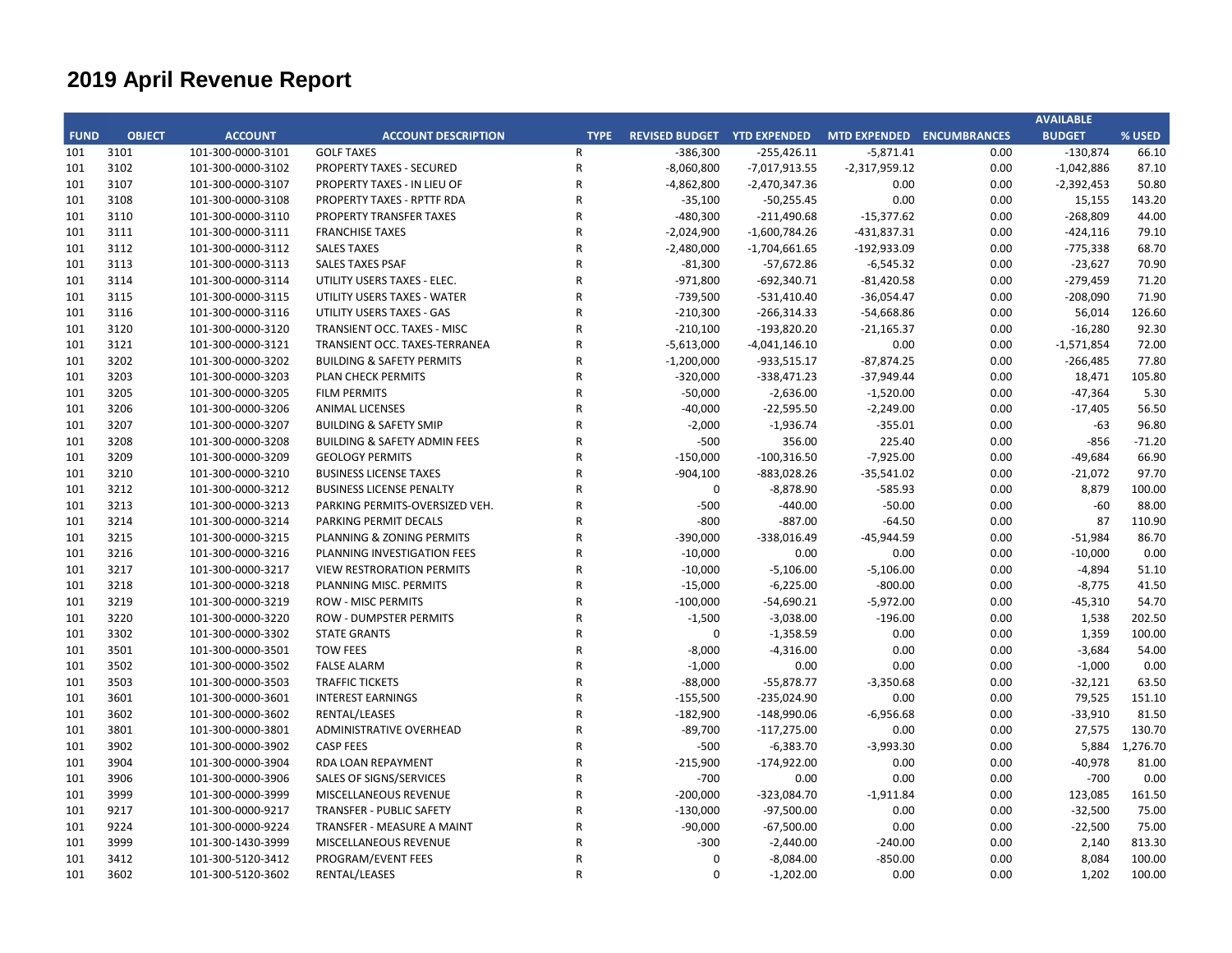|             |               |                   |                                   |              |                                                       |                |               |      | <b>AVAILABLE</b> |        |
|-------------|---------------|-------------------|-----------------------------------|--------------|-------------------------------------------------------|----------------|---------------|------|------------------|--------|
| <b>FUND</b> | <b>OBJECT</b> | <b>ACCOUNT</b>    | <b>ACCOUNT DESCRIPTION</b>        | <b>TYPE</b>  | REVISED BUDGET YTD EXPENDED MTD EXPENDED ENCUMBRANCES |                |               |      | <b>BUDGET</b>    | % USED |
| 101         | 3602          | 101-300-5130-3602 | RENTAL/LEASES                     | R            | $-40,000$                                             | $-35,306.88$   | $-3,331.00$   | 0.00 | $-4,693$         | 88.30  |
| 101         | 3602          | 101-300-5140-3602 | RENTAL/LEASES                     | ${\sf R}$    | $-7,000$                                              | $-14,426.39$   | 0.00          | 0.00 | 7,426            | 206.10 |
| 101         | 3602          | 101-300-5150-3602 | RENTAL/LEASES                     | R            | $-20,000$                                             | $-5,411.63$    | $-72.00$      | 0.00 | $-14,588$        | 27.10  |
| 101         | 3411          | 101-300-5160-3411 | PARKING LOT FEES                  | $\mathsf{R}$ | $-230,000$                                            | $-172, 177.00$ | $-22,182.00$  | 0.00 | $-57,823$        | 74.90  |
| 101         | 3412          | 101-300-5170-3412 | PROGRAM/EVENT FEES                | R            | $-8,000$                                              | $-5,971.95$    | 0.00          | 0.00 | $-2,028$         | 74.60  |
| 101         | 3901          | 101-300-5170-3901 | <b>DONATIONS</b>                  | $\mathsf{R}$ | $-16,000$                                             | $-250.00$      | 0.00          | 0.00 | $-15,750$        | 1.60   |
| 101         | 3602          | 101-300-5180-3602 | RENTAL/LEASES                     | R            | $-180,000$                                            | $-200,281.00$  | $-8,873.00$   | 0.00 | 20,281           | 111.30 |
| 101         | 3701          | 101-300-5180-3701 | PVIC SALES TAXABLE                | $\mathsf{R}$ | $-120,000$                                            | $-121,063.37$  | $-12,114.03$  | 0.00 | 1,063            | 100.90 |
| 101         | 3901          | 101-300-5180-3901 | <b>DONATIONS</b>                  | R            | 0                                                     | $-6,460.63$    | $-971.35$     | 0.00 | 6,461            | 100.00 |
| 101         | 3999          | 101-300-5180-3999 | MISCELLANEOUS REVENUE             | R            | $\Omega$                                              | 0.00           | 0.00          | 0.00 | $\mathbf 0$      | 0.00   |
| 101         | 3412          | 101-300-5190-3412 | PROGRAM/EVENT FEES                | R            | $-6,000$                                              | $-9,625.00$    | $-118.00$     | 0.00 | 3,625            | 160.40 |
| 101         | 3901          | 101-300-5190-3901 | <b>DONATIONS</b>                  | R            | $-3,000$                                              | $-995.00$      | 0.00          | 0.00 | $-2,005$         | 33.20  |
| 101         | 3504          | 101-300-4140-3504 | <b>CODE ENFORCEMENT CITATIONS</b> | R            | 0                                                     | $-10,173.61$   | 0.00          | 0.00 | 10,174           | 100.00 |
| 101         | 3412          | 101-300-5131-3412 | PROGRAM/EVENT FEES                | $\mathsf{R}$ | $\mathbf 0$                                           | $-45,676.00$   | $-1,770.00$   | 0.00 | 45,676           | 100.00 |
| 202         | 3304          | 202-300-0000-3304 | STATE GRANTS - SECTION 2103       | R            | $-328,800$                                            | $-125,322.85$  | $-14,548.56$  | 0.00 | $-203,477$       | 38.10  |
| 202         | 3305          | 202-300-0000-3305 | STATE GRANTS - SECTION 2105       | R            | $-246,900$                                            | $-190,238.00$  | $-39,414.20$  | 0.00 | $-56,662$        | 77.10  |
| 202         | 3306          | 202-300-0000-3306 | STATE GRANTS - SECTION 2106       | R            | $-147,900$                                            | $-117,580.76$  | $-23,801.85$  | 0.00 | $-30,319$        | 79.50  |
| 202         | 3307          | 202-300-0000-3307 | STATE GRANTS - SECTION 2107       | R            | $-306,300$                                            | $-234,217.73$  | $-54,490.40$  | 0.00 | $-72,082$        | 76.50  |
| 202         | 3308          | 202-300-0000-3308 | STATE GRANTS - SECTION 2107.5     | R            | $-6,000$                                              | $-6,000.00$    | 0.00          | 0.00 | $\mathbf 0$      | 100.00 |
| 202         | 3309          | 202-300-0000-3309 | STATE GAS TAX - SB1               | R            | $-712,100$                                            | $-630,409.09$  | $-79,185.16$  | 0.00 | $-81,691$        | 88.50  |
| 202         | 3601          | 202-300-0000-3601 | <b>INTEREST EARNINGS</b>          | $\mathsf{R}$ | $-1,800$                                              | $-2,850.80$    | 0.00          | 0.00 | 1,051            | 158.40 |
| 202         | 3999          | 202-300-0000-3999 | MISCELLANEOUS REVENUE             | R            | $-48,800$                                             | 0.00           | 0.00          | 0.00 | $-48,800$        | 0.00   |
| 203         | 3601          | 203-300-0000-3601 | <b>INTEREST EARNINGS</b>          | $\mathsf{R}$ | $-300$                                                | $-373.14$      | 0.00          | 0.00 | 73               | 124.40 |
| 209         | 3102          | 209-300-0000-3102 | <b>PROPERTY TAXES - SECURED</b>   | R            | $-2,300$                                              | $-2,370.52$    | $-783.23$     | 0.00 | 71               | 103.10 |
| 209         | 3601          | 209-300-0000-3601 | <b>INTEREST EARNINGS</b>          | R            | $-200$                                                | $-407.73$      | 0.00          | 0.00 | 208              | 203.90 |
| 211         | 3102          | 211-300-0000-3102 | <b>PROPERTY TAXES - SECURED</b>   | R            | $-606,800$                                            | -591,363.34    | $-195,392.01$ | 0.00 | $-15,437$        | 97.50  |
| 211         | 3601          | 211-300-0000-3601 | <b>INTEREST EARNINGS</b>          | $\mathsf{R}$ | $-21,200$                                             | $-27,534.92$   | 0.00          | 0.00 | 6,335            | 129.90 |
| 212         | 3601          | 212-300-0000-3601 | <b>INTEREST EARNINGS</b>          | R            | $-5,000$                                              | $-2,478.64$    | 0.00          | 0.00 | $-2,521$         | 49.60  |
| 213         | 3302          | 213-300-0000-3302 | <b>STATE GRANTS</b>               | R            | $-22,100$                                             | 0.00           | 0.00          | 0.00 | $-22,100$        | 0.00   |
| 213         | 3406          | 213-300-0000-3406 | <b>WASTE REDUCTION FEES</b>       | R            | $-185,000$                                            | $-131,795.18$  | 18,658.08     | 0.00 | $-53,205$        | 71.20  |
| 213         | 3601          | 213-300-0000-3601 | <b>INTEREST EARNINGS</b>          | R            | $-4,600$                                              | $-6,013.87$    | 0.00          | 0.00 | 1,414            | 130.70 |
| 214         | 3303          | 214-300-0000-3303 | <b>LOCAL GRANTS</b>               | R            | $-50,000$                                             | $-26,596.46$   | 0.00          | 0.00 | $-23,404$        | 53.20  |
| 214         | 3601          | 214-300-0000-3601 | <b>INTEREST EARNINGS</b>          | $\mathsf{R}$ | $-900$                                                | $-953.38$      | 0.00          | 0.00 | 53               | 105.90 |
| 215         | 3303          | 215-300-0000-3303 | <b>LOCAL GRANTS</b>               | $\mathsf{R}$ | $-696,200$                                            | $-604,867.73$  | -57,780.96    | 0.00 | $-91,332$        | 86.90  |
| 215         | 3601          | 215-300-0000-3601 | <b>INTEREST EARNINGS</b>          | R            | $-6,200$                                              | $-10,124.75$   | 0.00          | 0.00 | 3,925            | 163.30 |
| 216         | 3303          | 216-300-0000-3303 | <b>LOCAL GRANTS</b>               | $\mathsf{R}$ | $-839,400$                                            | -729,219.57    | $-69,659.99$  | 0.00 | $-110,180$       | 86.90  |
| 216         | 3601          | 216-300-0000-3601 | <b>INTEREST EARNINGS</b>          | R            | $-10,000$                                             | $-26,800.37$   | 0.00          | 0.00 | 16,800           | 268.00 |
| 217         | 3302          | 217-300-0000-3302 | <b>STATE GRANTS</b>               | $\mathsf{R}$ | $-130,000$                                            | $-148,746.54$  | 0.00          | 0.00 | 18,747           | 114.40 |
| 217         | 3601          | 217-300-0000-3601 | <b>INTEREST EARNINGS</b>          | R            | $-1,000$                                              | $-1,437.24$    | 0.00          | 0.00 | 437              | 143.70 |
| 220         | 3303          | 220-300-0000-3303 | <b>LOCAL GRANTS</b>               | R            | $-522,200$                                            | $-460,215.99$  | $-43,314.80$  | 0.00 | $-61,984$        | 88.10  |
| 220         | 3601          | 220-300-0000-3601 | <b>INTEREST EARNINGS</b>          | R            | $-23,200$                                             | $-29,288.04$   | 0.00          | 0.00 | 6,088            | 126.20 |
| 221         | 3303          | 221-300-0000-3303 | <b>LOCAL GRANTS</b>               | R            | $-591,800$                                            | $-504,395.23$  | $-48,669.32$  | 0.00 | $-87,405$        | 85.20  |
| 221         | 3601          | 221-300-0000-3601 | <b>INTEREST EARNINGS</b>          | R            | $-300$                                                | $-986.37$      | 0.00          | 0.00 | 686              | 328.80 |
| 222         | 3302          | 222-300-0000-3302 | <b>STATE GRANTS</b>               | R            | $\Omega$                                              | 0.00           | 106,785.60    | 0.00 | 0                | 0.00   |
| 222         | 3601          | 222-300-0000-3601 | <b>INTEREST EARNINGS</b>          | R            | $-12,400$                                             | $-14,353.06$   | 0.00          | 0.00 | 1,953            | 115.80 |
| 223         | 3601          | 223-300-0000-3601 | <b>INTEREST EARNINGS</b>          | $\mathsf{R}$ | $-8,100$                                              | $-10,416.08$   | 0.00          | 0.00 | 2,316            | 128.60 |